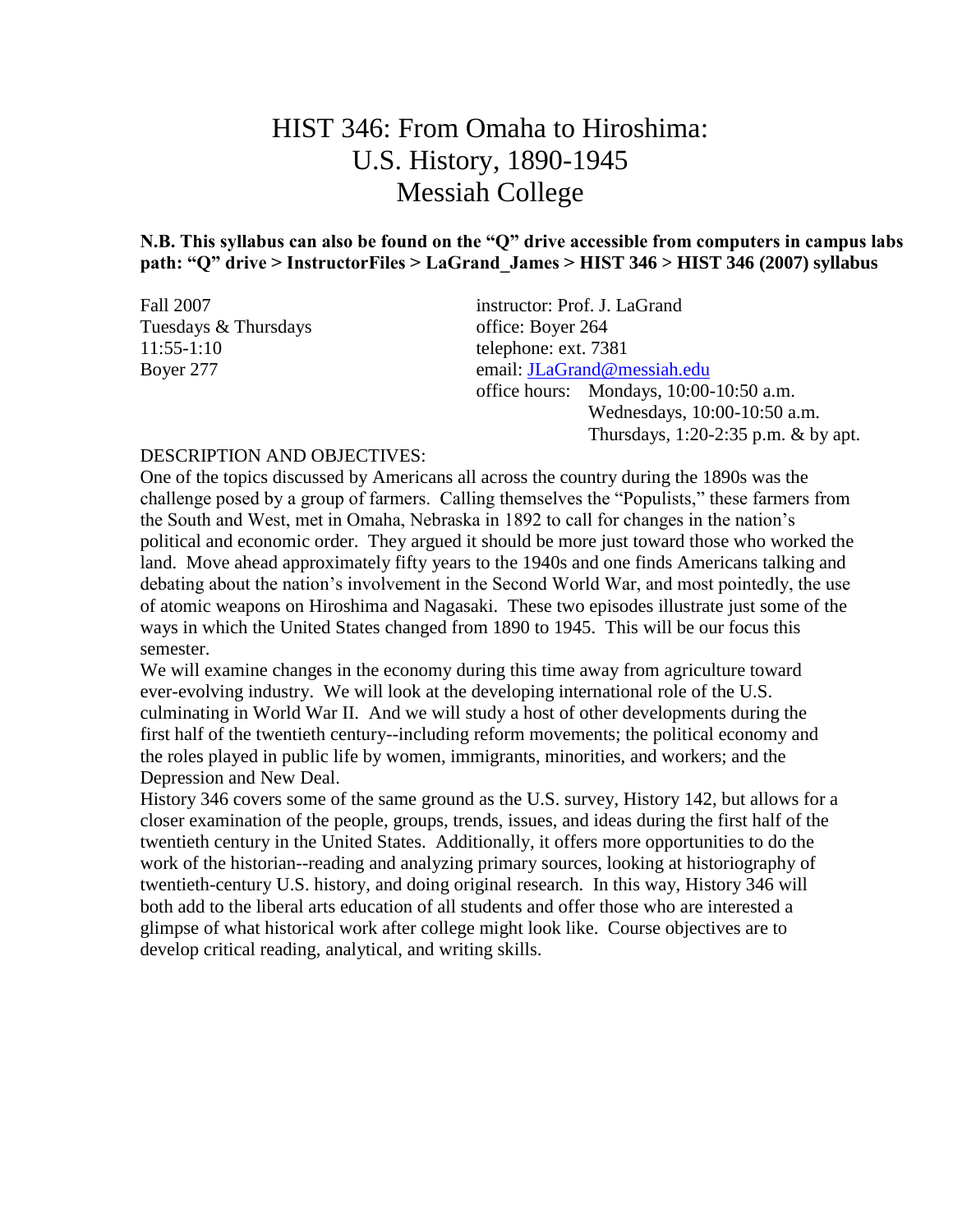#### REQUIRED READINGS--BOOKS AVAILABLE FOR PURCHASE IN BOOKSTORE:

Bailey, Thomas A. and David M. Kennedy, eds. *The American Spirit: United States History as Seen by Contemporaries, Volume 2*. Boston: Houghton Mifflin, 2006 (11th ed).

- Antin, Mary. *The Promised Land.* Penguin Classics. 1912. Penguin. ISBN 0140189858.
- McGerr, Michael. *A Fierce Discontent: The Rise and Fall of the Progressive Movement in America, 1870-1920.* Oxford University Press, 2005. ISBN 0195183657.

Steinbeck, John. *The Grapes of Wrath.* Penguin. 1939. Penguin. ISBN 0140281622.

Westbrook, Robert B. *Why We Fought: Forging American Obligations in World War II.* Washington: Smithsonian Books, 2004. ISBN 1588341305.

#### REQUIRED READINGS--ARTICLES:

"Public Life in Industrial America, 1877-1917," by McCormick (1997) [on reserve in library] "In Search of Progressivism," by Rodgers (1982) [available online via JStor]

"Prosperity, Depression, and War, 1920-1945," by Brinkley (1997) [on reserve in library] "Introduction," by Dubofsky (1992) [handout]

"The Politics of Sacrifice on the American Home Front," by Leff (1991) [available online via Academic Search Premier]

"The Good War?" by Polenberg (1992) [handout]

#### FILMS:

*Matewan* (1987), week of Sept. 17-21; time and place TBA *Mr. Smith Goes to Washington* (1939), week of Nov. 5-9; time and place TBA

#### REQUIREMENTS:

read all required books and articles listed above

view the two films listed above

participate regularly in class discussions

write two exams

write an essay of 4-6 double-spaced pp. on either Antin or Steinbeck

write an essay of 4-6 double-spaced pp. on either McGerr or Westbrook

write an essay of 2-3 double-spaced pp. on either *Matewan* or *Mr. Smith Goes to Washington* read a chapter of a U.S. history textbook on the same topic as the other members of small

group, report on your findings, and as a group lead class discussion

write a research paper of 10-15 double-spaced pages

#### STANDARD OF EVALUATION:

The final grade for the course will be derived as follows:

| exam #1        | 20% |
|----------------|-----|
| exam #2        | 25% |
| essays         | 25% |
| research paper | 25% |
| participation  | .5% |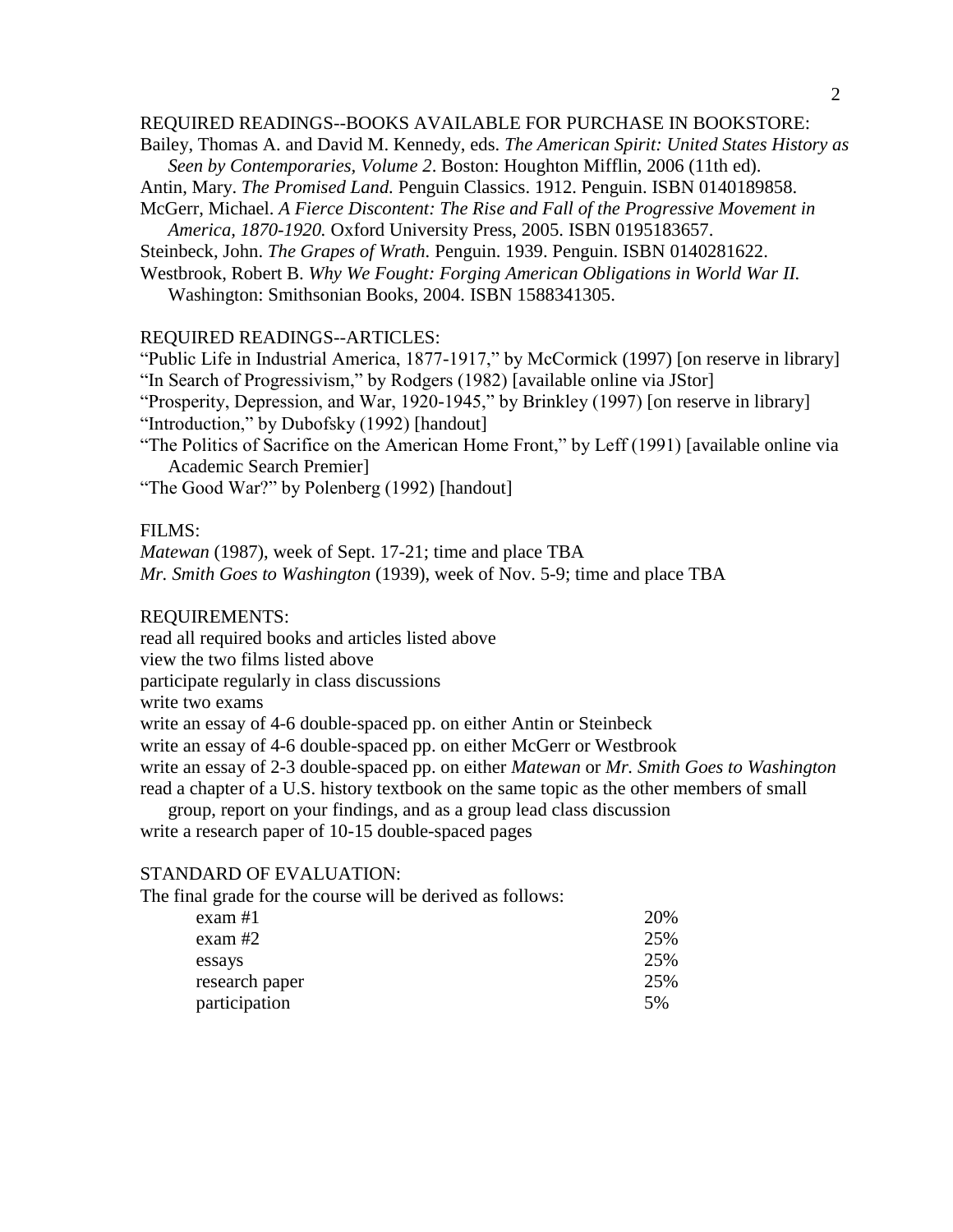#### EXAMS:

You will write two exams for this course: a midterm and a final. The midterm exam will have two sections: ID and essay. The first section will ask you to identify and give the significance of several terms from parts one and two of the course. These might be names, places, organizations, pieces of legislation, etc. In identifying these terms, play the role of the journalist who always answers the five "W" questions: who, what, when, where, and why. After you have identified the term, explain its significance--where it fits in or contributes to major themes covered in the course. IDs need not be more than a few sentences, but they should not be merely a series of disjoined notes or phrases. Make sure you write in complete, grammatical sentences in all your work for this course, including IDs. The second section of the exam will ask you to write an essay on a major theme from parts one and two of the course. Make sure that you answer this question completely. Many essay questions will have several different components. Your essay should be well-organized, persuasive, and draw on materials from all the different facets of the course--lectures, readings, class discussions, and films--for examples and evidence. The final exam--in addition to having an ID section and an essay section on parts three and four of the course- will also have a third section which will ask you to write an essay on a theme that spans the entire course from beginning to end. This final cumulative essay will ask you to think about the course as a whole.

#### ESSAYS:

You will write two essays of 4-6 pages over the course of the semester--one on either Antin or Steinbeck and one on either McGerr or Westbrook. Use the questions below to guide the writing of them. Feel free to expand on the questions given or to begin on a different but related matter. In other words, do not feel constrained by the questions provided. Frame your essays around issues and ideas that you think important and interesting. Yet you should not avoid the questions provided, as they help you address some of the more important issues raised in the work you will do this semester. In their finished form, your essays should contain prose that is both grammatical and persuasive. In other words, make sure they are both well-written and well-thought-out. Also, your essays should make specific references to the text being discussed when appropriate. We will talk about the essays and the process of writing them at various times throughout the semester.

Assignment for essays on Antin's *The Promised Land* due Thurs., Sept. 13 in class:

a) What was the most important way in which Mary Antin was transformed in her migration from eastern Europe to America?

OR

b) What does Antin's story tell us about American society and culture during the early twentieth century?

OR

c) What is the "American identity," according to Mary Antin? Is her understanding of this idea the same as yours?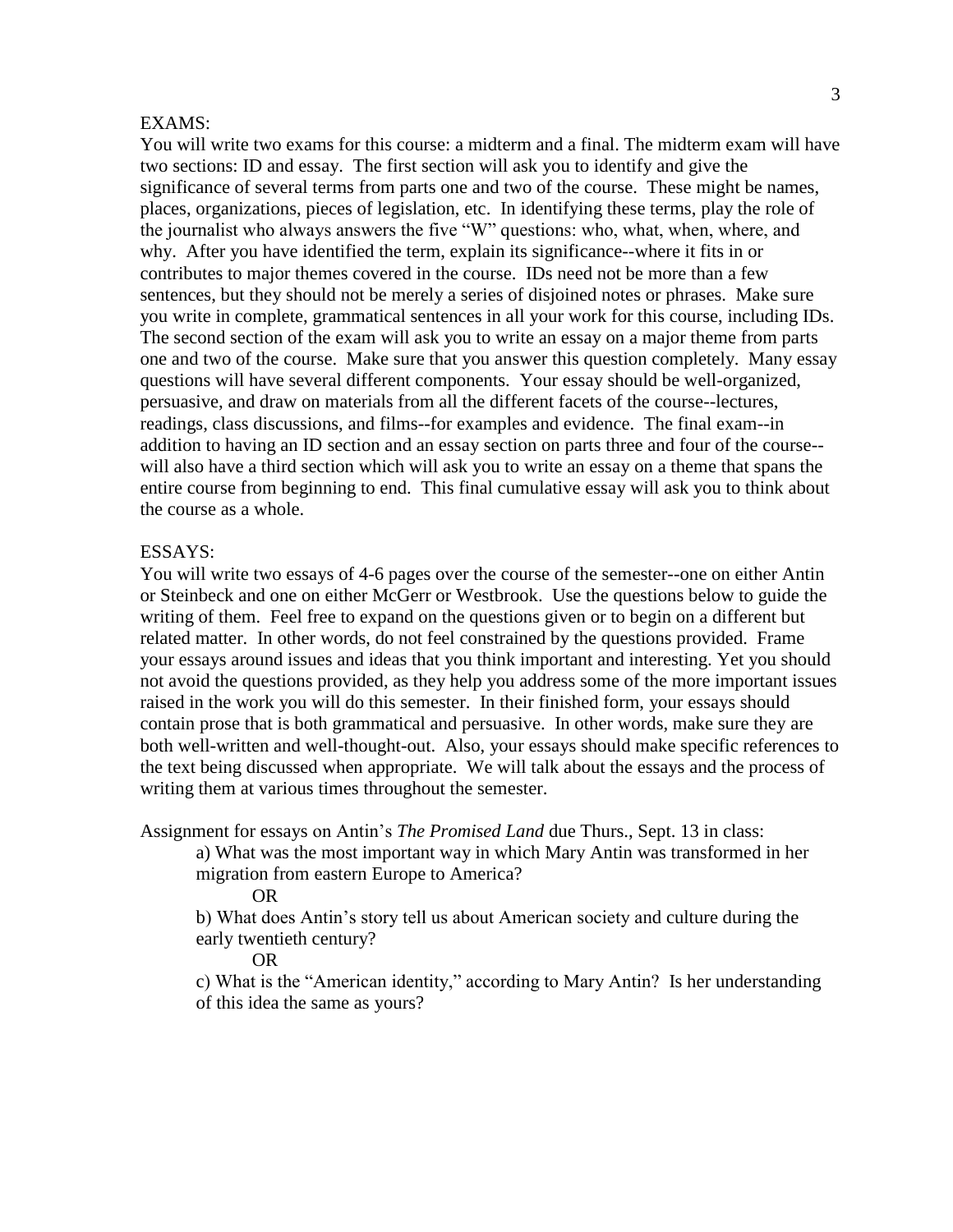Assignment for essays on McGerr's *A Fierce Discontent* due Tues., Sept. 25 in class: a) Use McGerr's book to support the thesis that the progressive movement was more successful than unsuccessful.

OR

a) Use McGerr's book to support the thesis that the progressive movement was more unsuccessful than successful.

Assignment for essays on Steinbeck's *The Grapes of Wrath* due Tues., Oct. 30 in class: a) Ideas of individualism and community run throughout Steinbeck's novel. What does it have to say about each of these social values? How does it portray the relationship between individualism and community?

OR

b) Steinbeck's novel is in part about the Joad family's resistance to people and forces that threaten them. What shape does this resistance take? Is the Joad family's resistance ultimately successful or unsuccessful?

OR

c) Many historians have asked the question: "Why was there no revolution in the United States during the 1930s?" Use Steinbeck's novel to help answer this question.

Assignment for essays on Westbrook's *Why We Fought* due Thurs., Nov. 29 in class:

a) One of Westbrook's main themes in this group of essays is the nature of political obligation among Americans during World War II. He both describes the nature of this relationship of individuals to the nation and gives his opinion concerning it. Are you sympathetic to Westbrook's assessment? Why or why not?

OR

b) How does Westbrook's use of cultural history here change our understanding of the World War II experience?

Assignment for essays on either *Matewan* or *Mr. Smith Goes to Washington*:

Write a movie review that briefly describes its plot or story, but that primarily suggests what you as a historian find interesting, insightful, inaccurate, etc., about the movie given your knowledge of the period it portrays. In other words, write a movie review that only someone with a deep knowledge of twentieth-century U.S. history (i.e. yourself) could write.

#### RESEARCH PAPER:

You will write a research paper for this course of 10-15 double-spaced pages which will be due Tues., Dec. 11 in class. You may choose to focus on any person, group, trend, issue, or idea in the U.S. from the 1890s through the 1940s that interests you. The research paper must be rooted in one or more primary sources. Examples might include magazine runs (several articles on a particular topic), newspaper runs, books, diaries, novels, etc. In addition to your reading and analysis of primary sources, you should also use at least two secondary sources, to reveal what other historians have written on your topic. No more than half of your sources may come from the internet. To ensure a successful final paper, the research and writing process will be divided into the following stages with accompanying deadlines: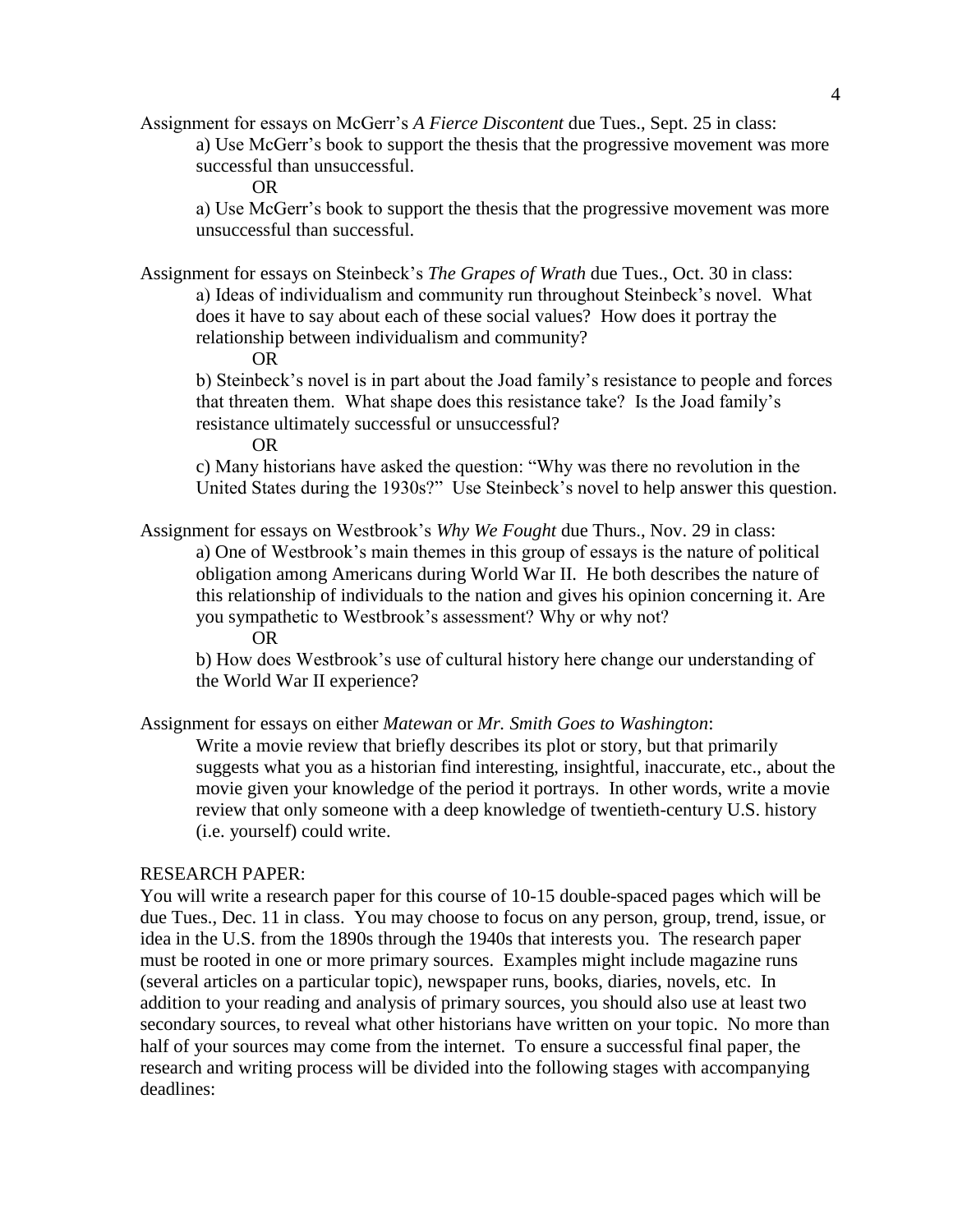| topic                                          | due Thurs., Sept. 20 via email |
|------------------------------------------------|--------------------------------|
| title and bibliography                         |                                |
| (including both secondary and primary sources) | due Tues., Oct. 9 via email    |
| outline and thesis / theme                     | due Thurs., Nov. 1 via email   |
| final paper                                    | due Tues., Dec. 11             |

#### GROUP WORK AND ORAL PRESENTATIONS:

Student groups will be determined in the first week of the semester. Occasionally, these groups will be asked to discuss assigned readings together and then report to the class. In addition, each group will be asked to lead a seminar class meeting, in which we will look closely at the scholarly literature and historiography on: 1) industrialization, 2) progressivism, 3) the Depression and New Deal, and 4) World War II. When a group is responsible for a seminar class meeting, it should provide the instructor--at least three days beforehand--with a brief quiz and 5-10 reading questions on the common reading(s). On seminar days, each member of the group will give an oral presentation on his or her textbook chapter and the group as a whole will lead the class in general discussion. Therefore, each group should meet before its seminar class meeting and discuss how the various textbook chapters compare to one another and fit with other class material. Each group should decide on a representative, who will provide some introductory comments before the oral presentations begin. After oral presentations are finished, presenters will take questions and draw the entire class into the discussion.

#### TEXTBOOKS FOR SEMINARS--ON RESERVE IN LIBRARY:

Davidson et. al., *Nation of Nations.*

- ch 19 The New Industrial Order (on industrialization)
- ch 22 The Progressive Era (on progressivism)
- ch 25 The Great Depression and the New Deal, 1929-1939 (on the Depression and New Deal)

ch 26 - America's Rise to Globalism (on World War II)

#### Garraty and Carnes, *The American Nation.*

ch 18 - An Industrial Giant (on industrialization)

- ch 22 The Age of Reform (on progressivism)
- ch 25 The New Deal, 1933-1941 (on the Depression and New Deal)
- ch 26 War and Peace (on World War II)

#### Gillon and Matson, *The American Experiment*.

- ch 18 The Industrial Experiment, 1865-1900 (on industrialization)
- ch 21 The Progressive Era, 1889-1916 (on progressivism)
- ch 25 "Fear Itself": Crash, Depression, and the New Deal, 1929-1938 (on the Depression and New Deal)
- ch 26 War and Society, 1933-1945 (on World War II)

Harrell et. al., *Unto a Good Land*.

- ch 18 The New Industrial Order (on industrialization)
- ch 24 Progressivism in American Politics, 1901 to World War I (on progressivism)
- ch 27 The Great Depression and the New Deal (on the Depression and New Deal)
- ch 29 The Dilemmas of Power: America and the World, 1921-1945 (on World War II)

#### Henretta et. al., *America's History*.

- ch 17 Capital and Labor in the Age of Enterprise, 1877-1900 (on industrialization)
- ch 20 The Progressive Era, 1900-1914 (on progressivism)
- ch 24 Redefining Liberalism: The New Deal, 1933-1939 (on the Depression and New Deal)
- ch 25 The World at War, 1939-1945 (on World War II)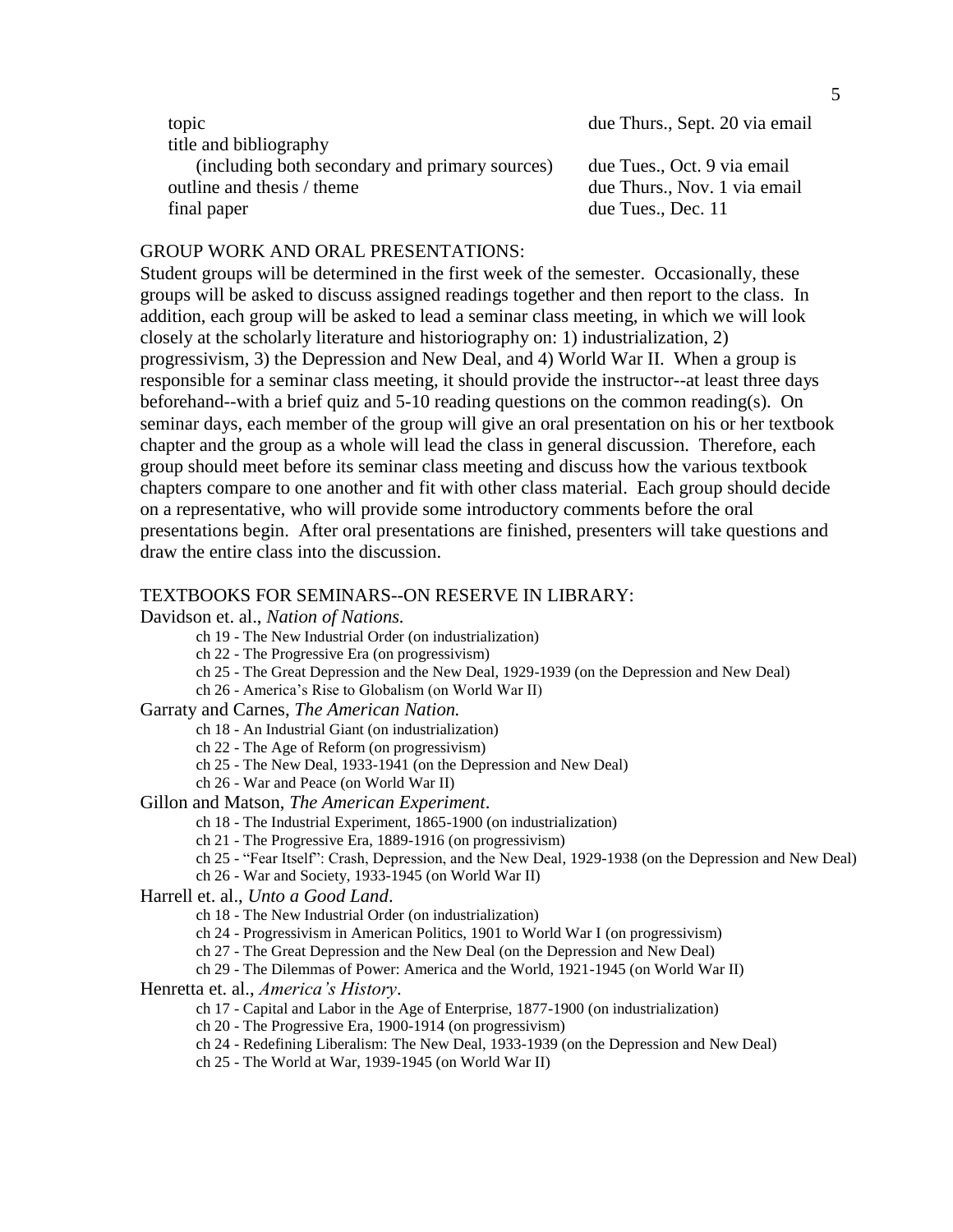Nash et. al., *The American People: Creating a Nation and a Society*.

- ch 18 The Rise of Smokestack America (on industrialization)
- ch 21 The Progressives Confront Industrial Capitalism (on progressivism)
- ch 24 The Great Depression and the New Deal (on the Depression and New Deal)
- ch 25 World War II (on World War II)

#### Tindall and Shi, *America: A Narrative History*.

- ch 20 Big Business and Organized Labor (on industrialization)
- ch 24 The Progressive Era (on progressivism)
- ch 28 New Deal America (on the Depression and New Deal)
- ch 30 The Second World War (on World War II)

#### NOTE ON ACADEMIC INTEGRITY:

Academic dishonesty of any kind (including cheating and plagiarism) violates the community standards of Messiah College, as well as those of the larger community of scholars into which you enter through this course. As such, any cases will be punished appropriately. However, please do not hesitate to talk to the instructor if you have questions about how to use or cite outside sources or about any other matter of academic practice. Messiah College's academic integrity policy may be found here: [www.messiah.edu/academics/advising\\_handbook/academic\\_policies/integrity.pdf](http://www.messiah.edu/academics/advising_handbook/academic_policies/integrity.pdf)

#### NOTE ON AMERICANS WITH DISABILITIES ACT:

Any student whose disability falls within ADA guidelines should inform the instructor at the beginning of the semester of any special accommodations or equipment needs necessary to complete the requirements for this course. Students must register documentation with the Office of Disability Services (Hoffman 101).If you have questions, call extension 5382.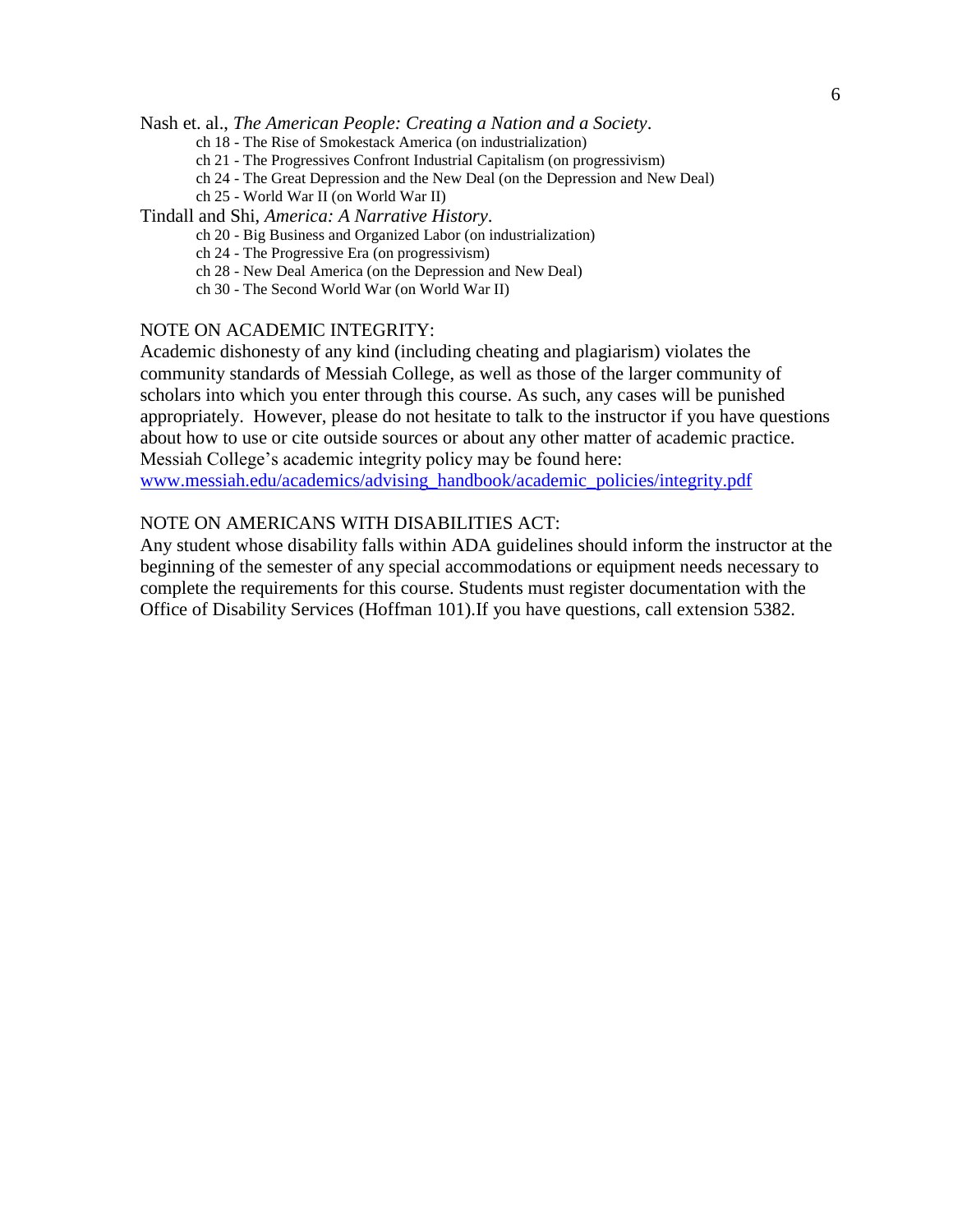# **SCHEDULE**

# [NOTE: ALL DETAILS SUBJECT TO CHANGE]

# PART ONE

| Tues., Sept. 4   | Introduction: Omaha, 1892                                                            |
|------------------|--------------------------------------------------------------------------------------|
| Thurs., Sept. 6  | <b>Business in Industrial America</b>                                                |
|                  | reading: Bailey & Kennedy, pp. 64-75                                                 |
| Tues., Sept. 11  | Immigration, Migration, and Urbanization                                             |
|                  | reading: Bailey & Kennedy, pp. 94-109                                                |
| Thurs., Sept. 13 | An Immigrant Life in Industrial America; essays on Antin DUE                         |
|                  | reading: Antin, The Promised Land                                                    |
|                  | [ <i>Matewan</i> screening this week]                                                |
| Tues., Sept. 18  | The Working Class in Industrial America                                              |
|                  | reading: Bailey & Kennedy, pp. 80-93, 159-162                                        |
| Wed., Sept. 19   | screening of Matewan, 7:00 p.m., Boyer 235                                           |
| Thurs., Sept. 20 | Seminar: Historiography of Industrialization (led by group 1);                       |
|                  | topic for research paper DUE                                                         |
|                  | reading: "Public Life in Industrial America," by McCormick, pp. 107-121 [on reserve] |

### PART TWO

| Tues., Sept. 25  | The Progressive Reform Impulse; essays on McGerr DUE                                                                                                |
|------------------|-----------------------------------------------------------------------------------------------------------------------------------------------------|
|                  | reading: McGerr, A Fierce Discontent; Bailey & Kennedy, pp. 204-231                                                                                 |
| Thurs., Sept. 27 | Debate: "New Nationalism" or "New Freedom"?                                                                                                         |
|                  | Bailey & Kennedy, pp. 232-240; handouts                                                                                                             |
| Tues., Oct. 2    | Seminar: Historiography of Progressivism (led by group 2)                                                                                           |
|                  | reading: "Public Life in Industrial America," by McCormick, pp. 121-130 [on reserve]<br>"In Search of Progressivism," by Rodgers [available online] |
| Thurs., Oct. 4   | Open                                                                                                                                                |
|                  | reading: Bailey & Kennedy, pp. 178-203                                                                                                              |
| Tues., Oct. 9    | World War I; title and bibliography for research paper DUE                                                                                          |
|                  | reading: Bailey & Kennedy, pp. 249-274                                                                                                              |
| Thurs., Oct. 11  | [no class meeting; Mid-Fall recess]                                                                                                                 |
| Tues., Oct. 16   | Politics, Economics, and Labor in the 1920s<br>reading: --                                                                                          |
| Thurs., Oct. 18  | Mass Culture and Societal Backlash in the 1920s<br>reading: Bailey & Kennedy, pp. 275-285                                                           |
| Tues., Oct. 23   | <b>EXAM#1</b>                                                                                                                                       |
|                  |                                                                                                                                                     |